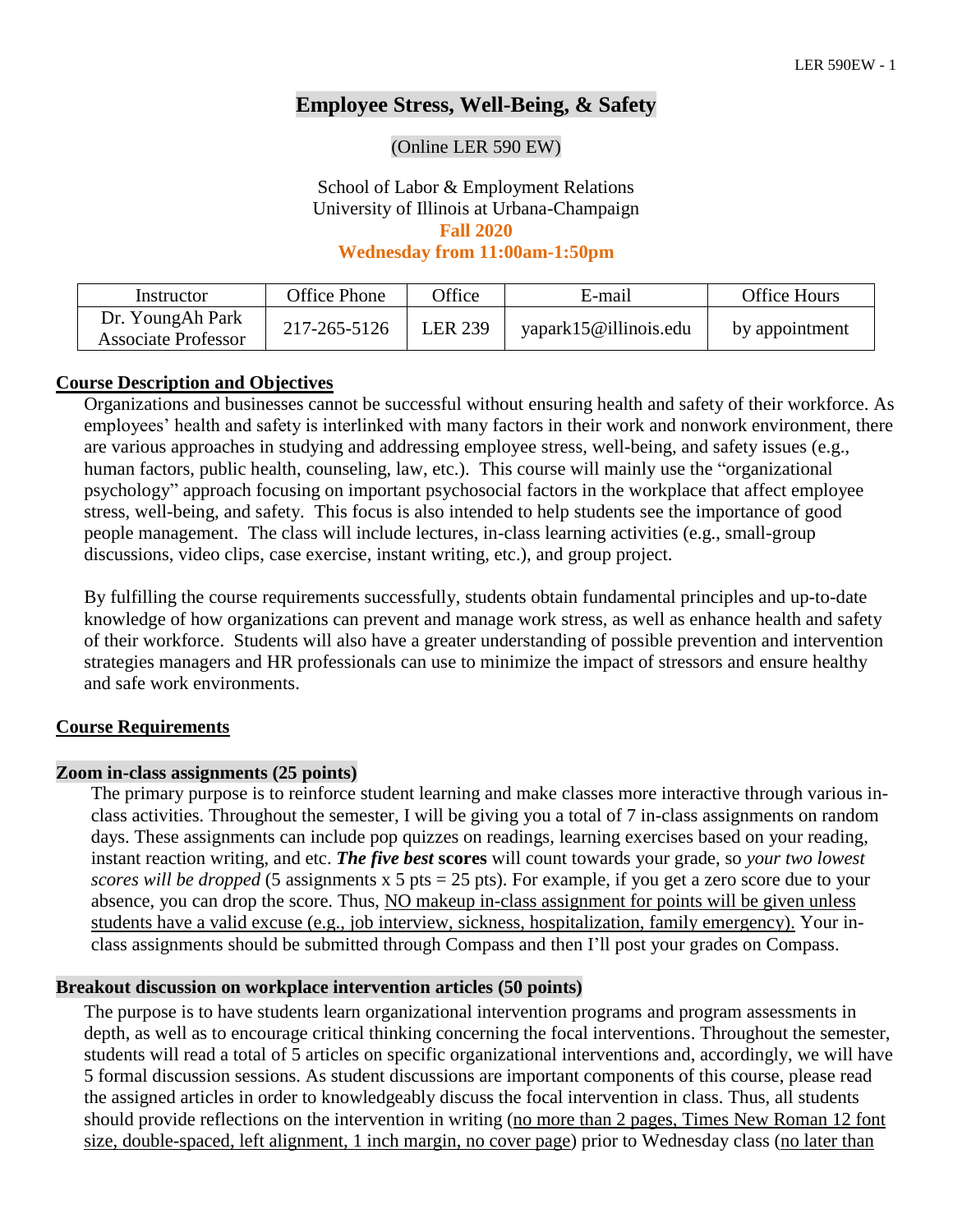11:59 pm Tuesday). Students should also actively participate in discussion during class. Your reflection paper will be worth 10 pts for each discussion session (50pts  $=$  5 sessions x 10pts). Note that these papers will be checked based on a "pass" or "fail" basis. Although you turn in your paper on time through Compass, if you miss a discussion session during class, you will lose part of your class participation points (missing a discussion session  $= -5$  pts).

## **Overall class participation (25 points)**

Your successful learning depends on your active participation in discussion. Contributions to in-class discussions are critical and come from both quantity and quality. Class decorum is also a fundamental basis for class discussion (*please see the section for student conduct*). Your class participation and decorum count 25 points.

## **Exams (100 points)**

The first purpose is to ensure students' full review of the learning content and mastery of important concepts, principles, and theories in this course. The second purpose is to assess students' critical thinking on the topics covered in this course and application of their knowledge to case scenarios. **Two examinations** will be given during the semester  $(100pts = 2 \text{ exams x } 50pts)$ . The exams will consist of TWO parts: (1) short answer essays and (2) long answer essays. Remember that essay questions are based on all aspects of the course: the reading assignments, in-class activities, lectures, discussions, video clips, and etc.

**Make-up exam policy.** If you must miss an exam due to a documented excuse, contact me as soon as possible to schedule a make-up date in advance. If you know you are going to miss an exam, you must notify me before the exam date. If I am not notified, no make-up exam will be given.

- The make-up exams cannot be taken on any time after its scheduled date and time.
- However, for extraordinary circumstances, I reserve the right to make my own decision on any student who couldn't take the exam during the regular testing time period.

## **Final project (100 points)**

The main purpose of this group assignment is to provide you with the opportunity to apply what you learned in this course to a specific occupation or job. Your group representative is required to email me the list of team members names and choice of an occupation no later than **October 7th, 2020 (yapark15@illinois.edu)**.

You will (1) describe the general characteristics of an occupation/job and (2) identify common and/or serious threats to health and well-being in that occupation/job based on both public data sources (e.g., government reports, published empirical research) and online interviews with at least three employees in that occupation. Last, based on your group's interview results, reading the relevant literature, and critical thinking about promoting a healthy and/or safe workplace, you will (3) suggest organizational interventions that would address those stress, health or safety issues. Your group will then make a 15-18 minute presentation on your project work. Additional 2-5 minutes will be assigned to Q&A with your audience.

*Examples of jobs:* Customer service employees, Salespeople, Engineers, Insurance loss assessors, Retail workers, Oil rig workers, Sports referees, Researchers in R&D function, HR managers, factory workers, health care workers, etc.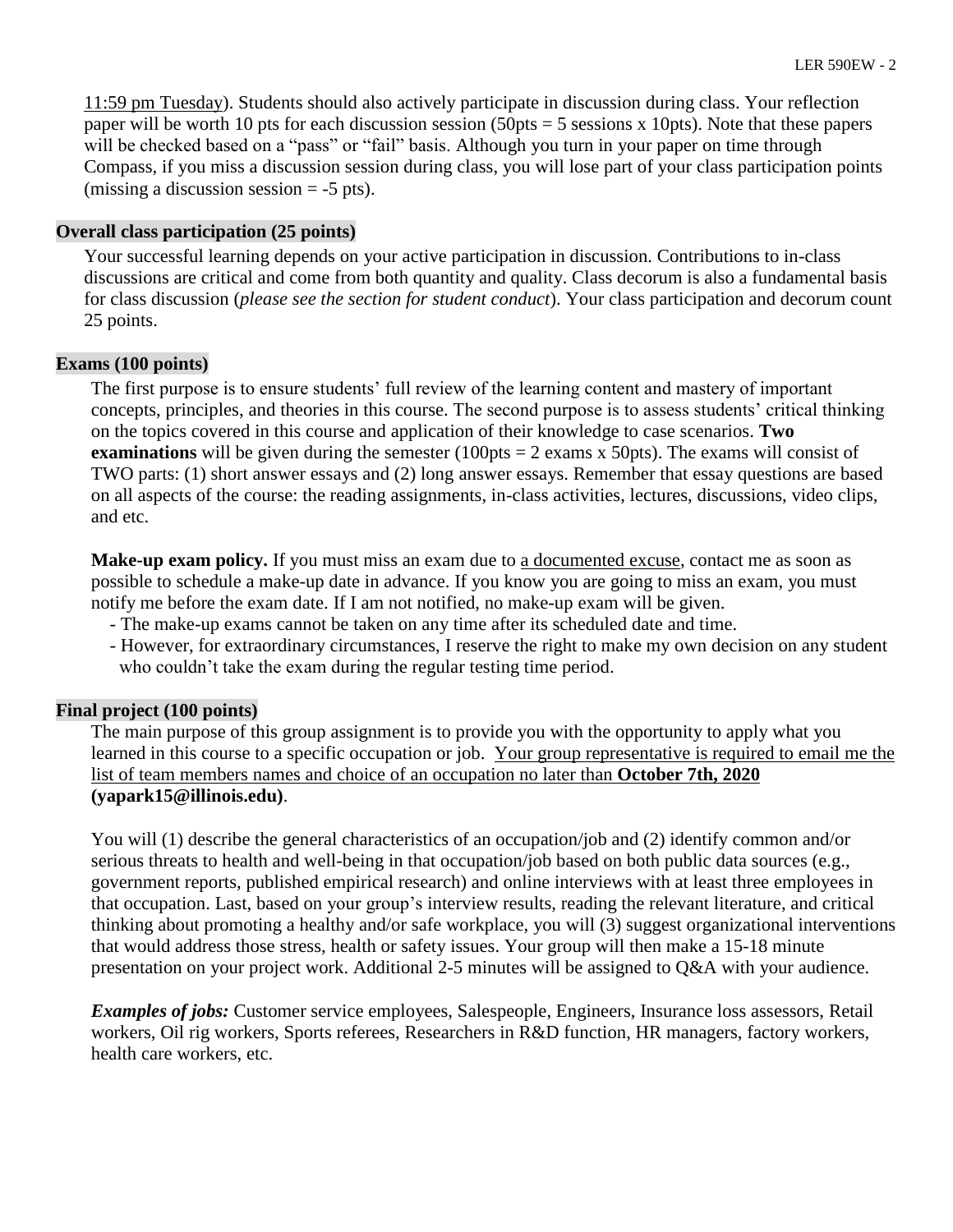To complete this assignment, the following steps are required:

## **(1) Describe the occupation**

Your goal is to provide a general overview of the nature of the work performed in the job and the number of people who work in this job. This should be a relatively brief portion of your project/presentation. Two useful sources for this information are the Bureau of Labor Statistics (www.bls.gov) and O\*NET (http://online.onetcenter.org). If you can find them, it is always nice to supplement the statistical portrait with other media, such as pictures of people performing the job.

## **(2) Identify common and/or serious threats or stressors to health and well-being**

Your goal is to identify health and/or safety risks in the job and threats to well-being. You should use the following sources for this information:

- (a) Government documents that provide health and safety risks for occupations. Perhaps the best source for these data is reports from the National Institute for Occupational Safety and Health (NIOSH, http://www.cdc.gov/niosh).
- (b) Published empirical research. For common jobs, you are likely to find many studies focusing on occupational health issues. These sources may include business, psychology, or public health journals devoted to health-related research or where they are available, journals devoted to a specific occupation. I do not expect you to conduct a complete review of the published literature on your occupation, but would encourage you to review this literature in some detail, as you are likely to find it quite helpful.
- (c) Interviews with members of your occupation. I would like your group members to locate and interview at least three people who either currently work in your chosen occupation or who have done so in the past. Your goal will be to conduct a brief interview with each person (that you will design). The interview should focus on their perceptions of health and safety threats, positive aspects of their job, and their thoughts about interventions that would increase their occupational health. Along the way, I would encourage you to keep track of particularly meaningful quotes that illustrate significant concerns or rewarding aspects of the work.

### **(3) Suggest interventions**

Based on your work in step 2, you will recommend a few interventions that address serious and/or common occupational health concerns in your occupation of choice. You can draw on the same sources you used in step 2, as well as the list of intervention-related readings in this course. I am less interested in whether you make the "right or correct" recommendations but more interested in whether your recommended intervention approaches are drawn from the data you gathered for the project and your group's thoughtful and critical discussion and literature review.

### *Deliverables and Grading:*

You will make a group presentation on your occupation of interest. I will leave the exact structure of that presentation for you to decide, but it should be delivered in Power Point and should basically summarize the stages of your work above. The presentation should be 15-18 minutes in length and should mostly focus on the identified stress and health risks, reports from the interviews you conducted, and suggested interventions. Another 2-5 minutes will be used for Q&A with your audience.

Team points are 50 and these will be based on the overall quality of the presentation as delivered in class. Each group member will receive the same grade regarding the team points. I will also have you rate each of your team member's contribution to the group project, and this individual point is 50 based on the rating scores you receive from your team members. The rating format will be introduced later in class and uploaded on Compass. Thus, you can earn up to 100 points through this group project (50 for team performance, 50 for individual contribution).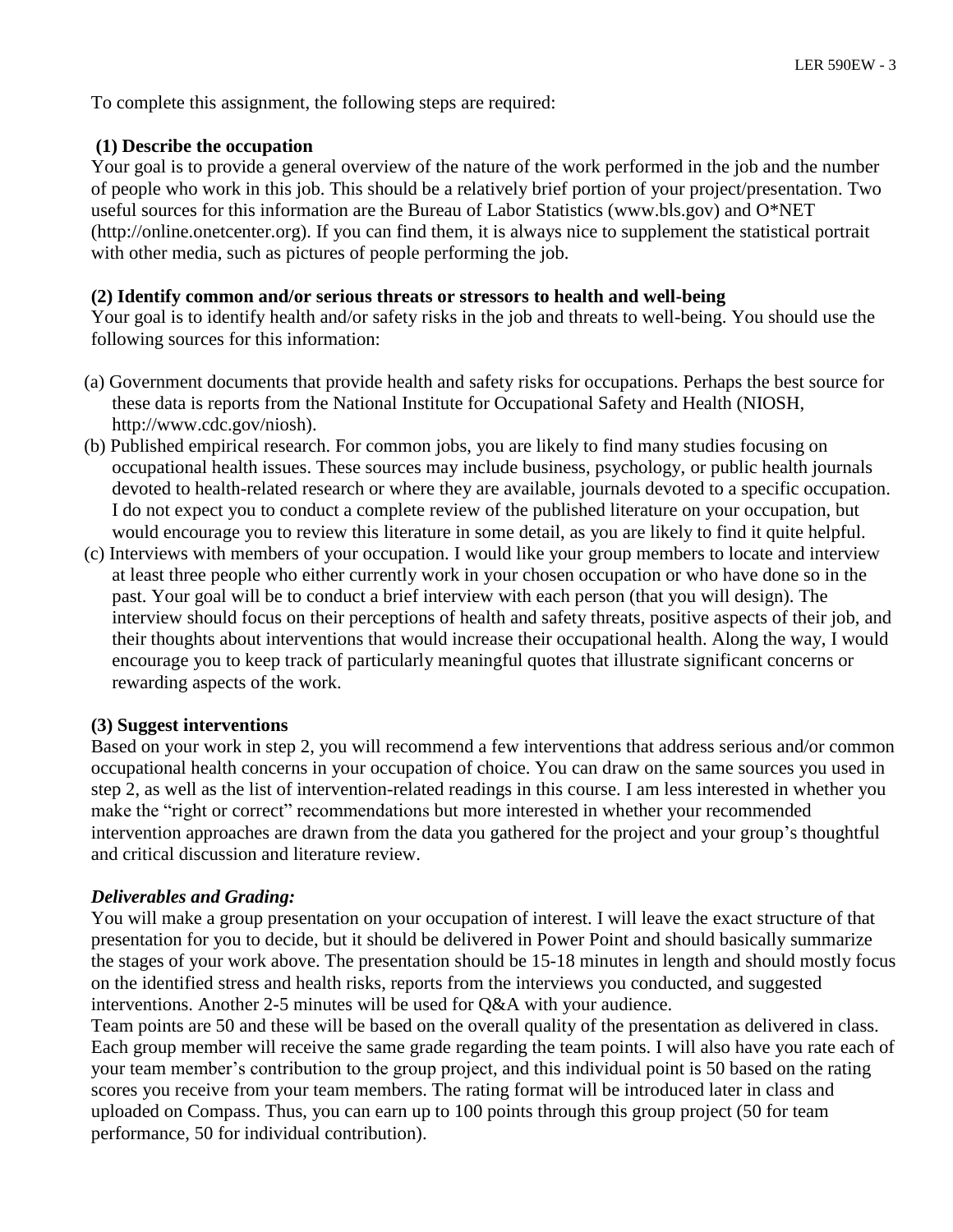## **Course Grades and Grading Scale**

Grades will be determined by 4 areas of your performance:

- 1. In-class assignments: 25 Points
- 2. Reaction papers for intervention discussions: 50 Points
- 3. Overall class participation & class decorum: 25 Points
- 4. Exams: 100 Points (each 50 pts x 2 exams)
- 5. Team Project: 100 Points

# A total of 300 points

A (96-100%), A- (92-95.9%), B+ (88-91.9%), B (84-87.9%), B- (80-83.9%)  $C+(77-79.9\%)$ , C (73-76.9%), C- (70-72.9%), D+(67-69.9%), D(63-66.9%) D- (60-62.9%), F (Below 60%)

# **Classroom Formats & Student Conduct**

- 1. Class is held once per week. Please be courteous to others by being to class on time. Students are expected to prepare for class ahead of time (i.e., read the assigned materials prior to class) and be an active learner in all components of classes. Reading materials will be uploaded on Compass weekly.
- 2. Disruptive behaviors will not be tolerated.
	- **Mobile phones:** Please silence them and do not use them during class time. If you need to have your cell phone on for emergency reasons, please put them on the vibrant mode. No text-messaging and emailing is allowed during class. If you have emergency, you may leave me a message and leave the zoom class meeting.
	- Laptops: Students' laptop use in class is strictly limited to note taking and class purposes. Personal emails, instant messaging, accessing social media, Internet surfing, or any other use unrelated to class are prohibited.

## 3. **We are each responsible for creating a friendly learning environment in this course. Be courteous and inclusive to your peers regardless of their backgrounds and different opinions, especially regarding your team project work.**

- 4. Communication:
	- a. If you have to miss more than 2 classes in a row due to long-term constraints or you will have to miss an exam, please do let me know. You can find the missed in-class activity materials on Compass.
	- b. Throughout the semester, you're more than welcome to set up a zoom meeting appointment with me to talk about how to improve your performance in this course. Please note that the grading scale is clearly provided in this syllabus. *Grades will not be adjusted on the last minute. Therefore, if you have concerns or questions, please email and talk to me early on.*
	- c. The syllabus contains important information that you will be responsible for knowing throughout the semester (e.g., policies & rules, course evaluation elements, course schedule, etc.). Therefore, if you have a question about the course, please consult the syllabus before you contact me. I will gladly respond to emails if you need clarification about what is covered in the syllabus; however, I will not respond to emails about questions that can be easily answered by reading the syllabus.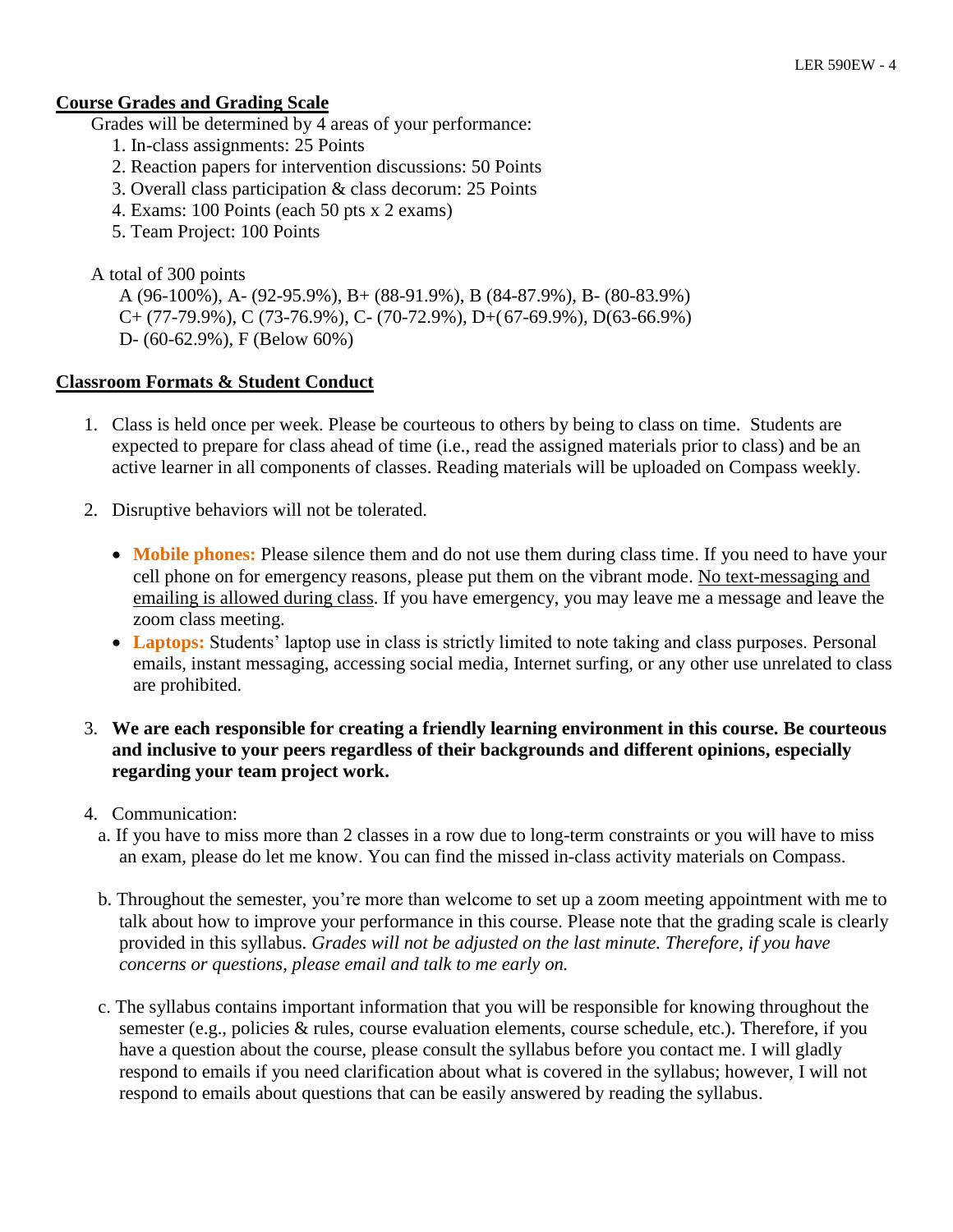# **Extra Credit**

During the semester, there may be opportunities for you to earn extra credits through participating in research experiments or helping recruit research participants. This will be a voluntary opportunity. If you do not want to participate but still wish to earn extra credit, alternative assignments will be given for equal opportunities. Available points and further instructions will be given if there are any opportunities at my discretion.

# **Other Important Polices**

*Students with Disabilities***:** UIUC provides, upon request, appropriate academic accommodations for qualified students with disabilities. For more information, please refer to the following website and contact the University's disability services office. http://www.disability.illinois.edu/

*Academic Integrity Policy***:** As with any other University course, plagiarism, cheating or any other form of academic dishonesty will not be tolerated in any way. *Cases of academic integrity infractions will be pursued to the fullest extent allowed by University regulations* (see http://studentcode.illinois.edu/article1\_part4\_1- 402.html for details). *Ignorance of a rule is never a defense. Therefore, it is students' responsibility to educate themselves about the risk of academic integrity infractions and to avoid it. Just don't do it!!*

*Sexual Misconduct Policy and Reporting:* The University of Illinois is committed to combating sexual misconduct. Faculty and staff members are required to report any instances of sexual misconduct to the University's Title IX and Disability Office. In turn, an individual with the Title IX and Disability Office will provide information about rights and options, including accommodations, support services, the campus disciplinary process, and law enforcement options.

A list of the designated University employees who, as counselors, confidential advisors, and medical professionals, do not have this reporting responsibility and can maintain confidentiality, can be found here: http://wecare.illinois.edu/resources/students/#confidential

Other information about resources and reporting is available here: http://wecare.illinois.edu/

# **Course Schedule**

## Week 1: 8/26

- Course Introduction
- NIOSH (National Institute for Occupational Safety and Health) & OSHA (Occupational Safety and Health Administration)

Week 2: 9/2

• Work stress models and theoretical frameworks

### Week 3: 9/9

- Common work stressors and strains
- Individual differences in experiencing work stress

Week 4: 9/16

- Emotional labor in human service jobs
- Workplace violence and interpersonal mistreatment
- Intervention Discussion I: Reducing incivility and its related stress at work